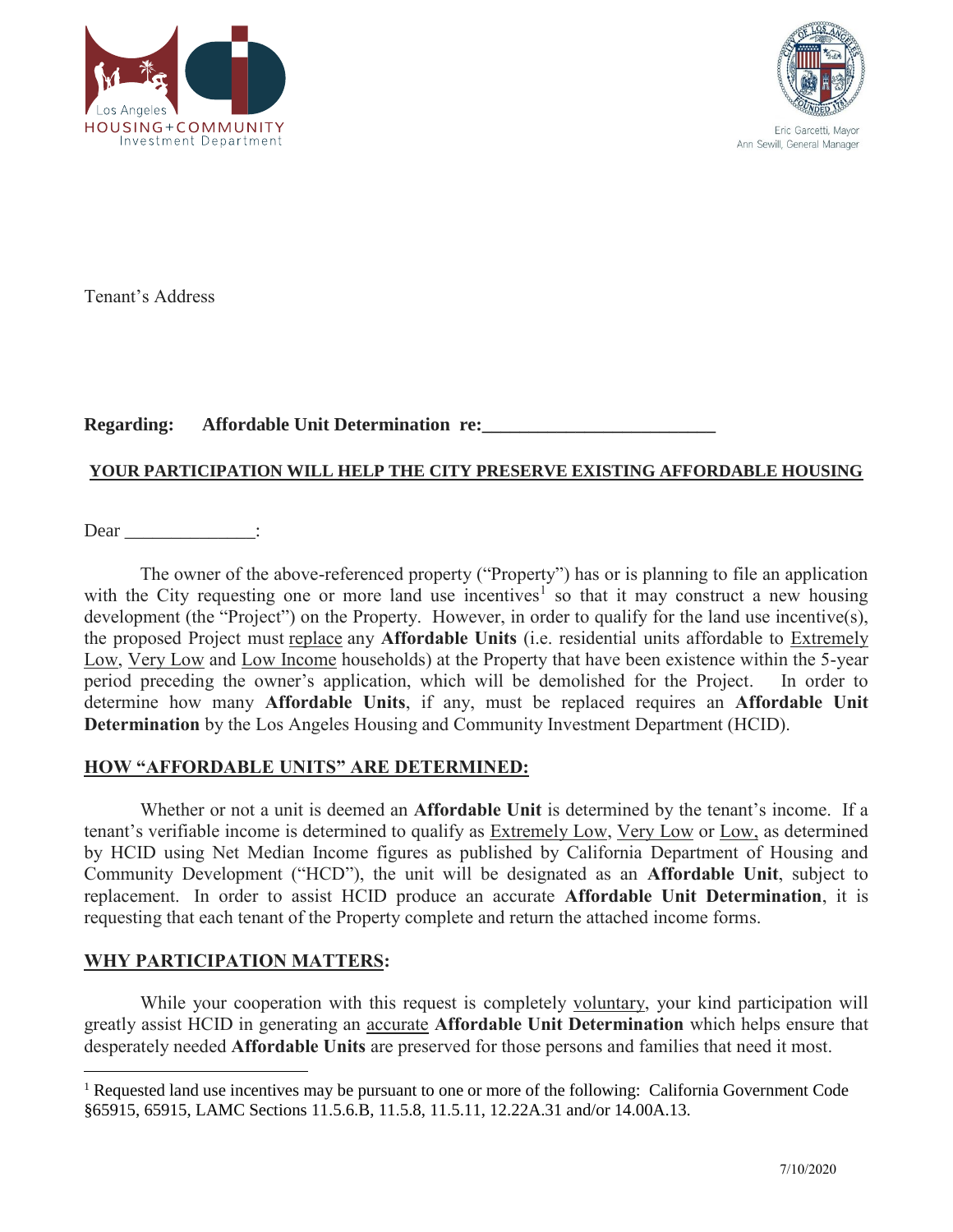# **HOW TO PARTICIPATE:**

#### **To submit your verifiable income, complete and return the enclosed documents:**

| Document:                               | <b>Instruction:</b>                  |
|-----------------------------------------|--------------------------------------|
| . Request for Determination as Eligible | Complete and attach requested income |
| Household:                              | verification documents.              |
| <b>Tenant Statement:</b>                | Sign and date.                       |

After both documents are completed, return them to the address below. Documents should be returned within two weeks of the date of this letter.

#### **Los Angeles Housing + Community Investment Department Planning and Land Use Services Section 1200 W. 7th Street, 8th Floor Los Angeles, CA 90017 Attn: HCIDLA Land Use**

# **WHAT HAPPENS IF AND WHEN OWNER'S APPLICATION IS APPROVED?:**

If and when the owner's application is approved and a building permit for construction for the Project is issued, you will receive a standard notification of owner's intent to demolish and/or convert your rental unit into the Project.

If you need assistance completing the forms or have any questions about this letter, please contact \_\_\_\_\_\_\_\_\_\_\_\_\_\_\_ of the Los Angeles Housing and Community Investment Department at (213) \_\_\_\_\_\_\_\_\_\_\_\_\_\_, or \_\_\_\_\_\_\_\_\_\_\_@LACity.org.

Sincerely,

Marites Cunanan Sr. Management Analyst

\_\_\_\_\_\_\_\_\_\_\_\_\_\_\_\_\_\_\_\_\_\_\_\_\_\_\_\_\_\_

MAC:kl

Enclosures

- 1. Request for Determination as Eligible Household
- 2. Tenant's Statement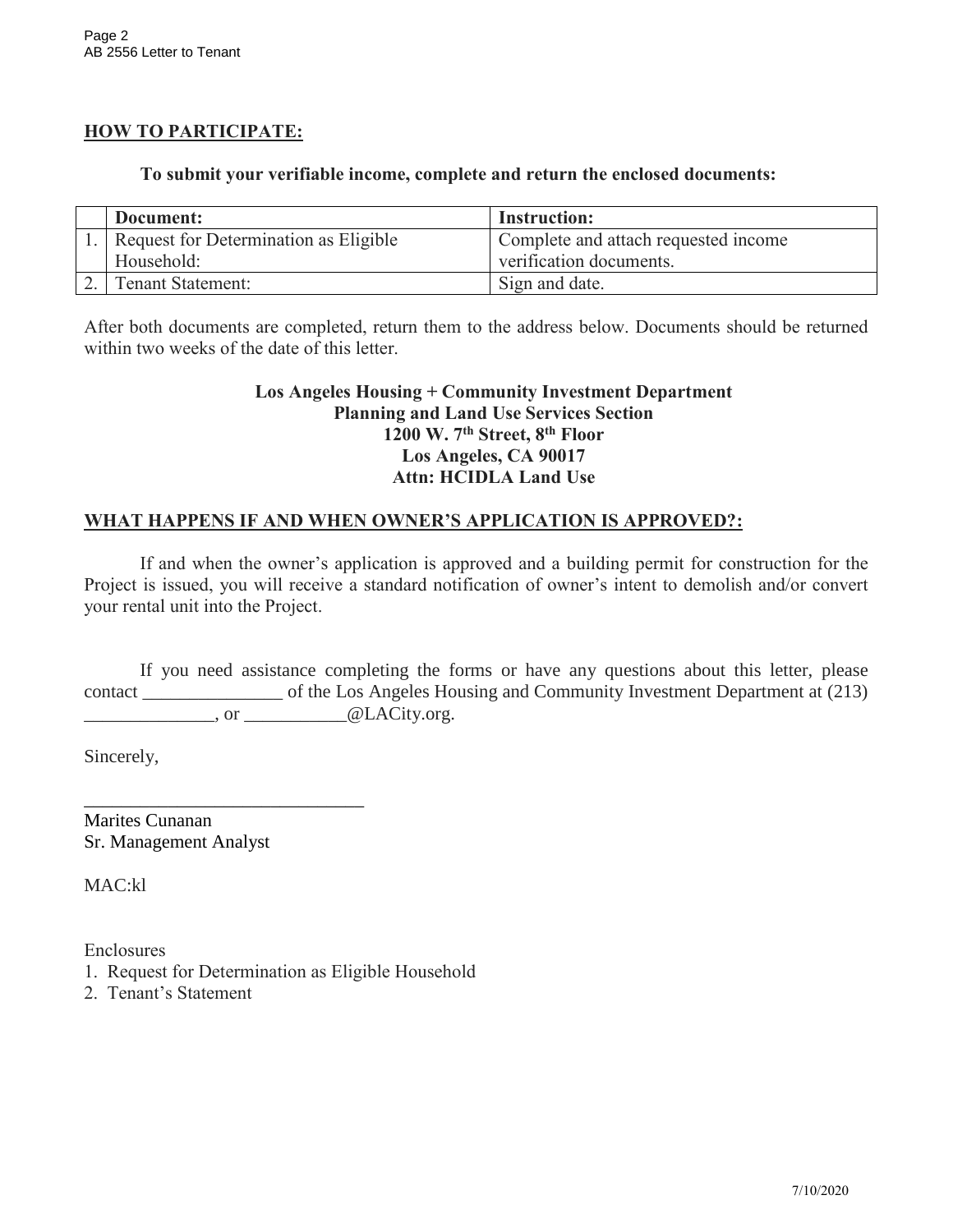



#### **REQUEST FOR DETERMINATION AS ELIGIBLE HOUSEHOLD UNDER CALIFORNIA GOVERNMENT CODE §§65915. 65915.5, as amended by AB 2222 and 2556**

|                          | From (Renter): $\frac{1}{\sqrt{1-\frac{1}{2}}\sqrt{1-\frac{1}{2}}\sqrt{1-\frac{1}{2}}\sqrt{1-\frac{1}{2}}\sqrt{1-\frac{1}{2}}\sqrt{1-\frac{1}{2}}\sqrt{1-\frac{1}{2}}\sqrt{1-\frac{1}{2}}\sqrt{1-\frac{1}{2}}\sqrt{1-\frac{1}{2}}\sqrt{1-\frac{1}{2}}\sqrt{1-\frac{1}{2}}\sqrt{1-\frac{1}{2}}\sqrt{1-\frac{1}{2}}\sqrt{1-\frac{1}{2}}\sqrt{1-\frac{1}{2}}\sqrt{1-\frac{1}{2}}\sqrt{1-\frac{1}{2}}\sqrt$ |  |
|--------------------------|---------------------------------------------------------------------------------------------------------------------------------------------------------------------------------------------------------------------------------------------------------------------------------------------------------------------------------------------------------------------------------------------------------|--|
| <b>Property Address:</b> |                                                                                                                                                                                                                                                                                                                                                                                                         |  |
| Property Owner:          | <u> 1989 - Jan Alexander Alexander (h. 1989).</u>                                                                                                                                                                                                                                                                                                                                                       |  |
| Name of Renter(s)        |                                                                                                                                                                                                                                                                                                                                                                                                         |  |
| Unit Number:             | Number of Bedrooms:                                                                                                                                                                                                                                                                                                                                                                                     |  |
| Number in Household:     |                                                                                                                                                                                                                                                                                                                                                                                                         |  |

# **OPTION I**

Adjusted Gross Income for Past 2 Years:\_\_\_\_\_\_\_\_\_\_\_\_\_\_\_\_\_\_\_\_\_\_\_\_\_\_\_\_\_\_\_\_\_\_\_\_\_\_\_\_\_\_\_\_\_ Current Monthly Income:

Income Verification required for each household member with any source of income:

- 1. Copies of two (2) most recent payroll stubs
- 2. Signed copies of two (2) most recent income tax returns and W-2 forms
- 3. Bank statements for the six (6) most recent months
- 4. Lease agreement

# **OPTION II**

[ ] I decline to provide financial information for purposes of this determination.

 **\_\_\_\_\_\_\_\_\_\_\_\_\_\_\_\_\_\_\_\_\_\_\_\_\_\_\_\_ \_\_\_\_\_\_\_\_\_\_\_\_\_\_\_\_\_\_\_\_\_\_\_\_\_\_** 

(Signed) (Dated)

**Please Return To:** Los Angeles Housing and Community Investment Department Finance and Development Division Planning and Land Use Unit RE: AB 2556 Affordable Unit Determination 1200 W.  $7<sup>th</sup>$  Street,  $8<sup>th</sup>$  Floor Los Angeles, CA 90017